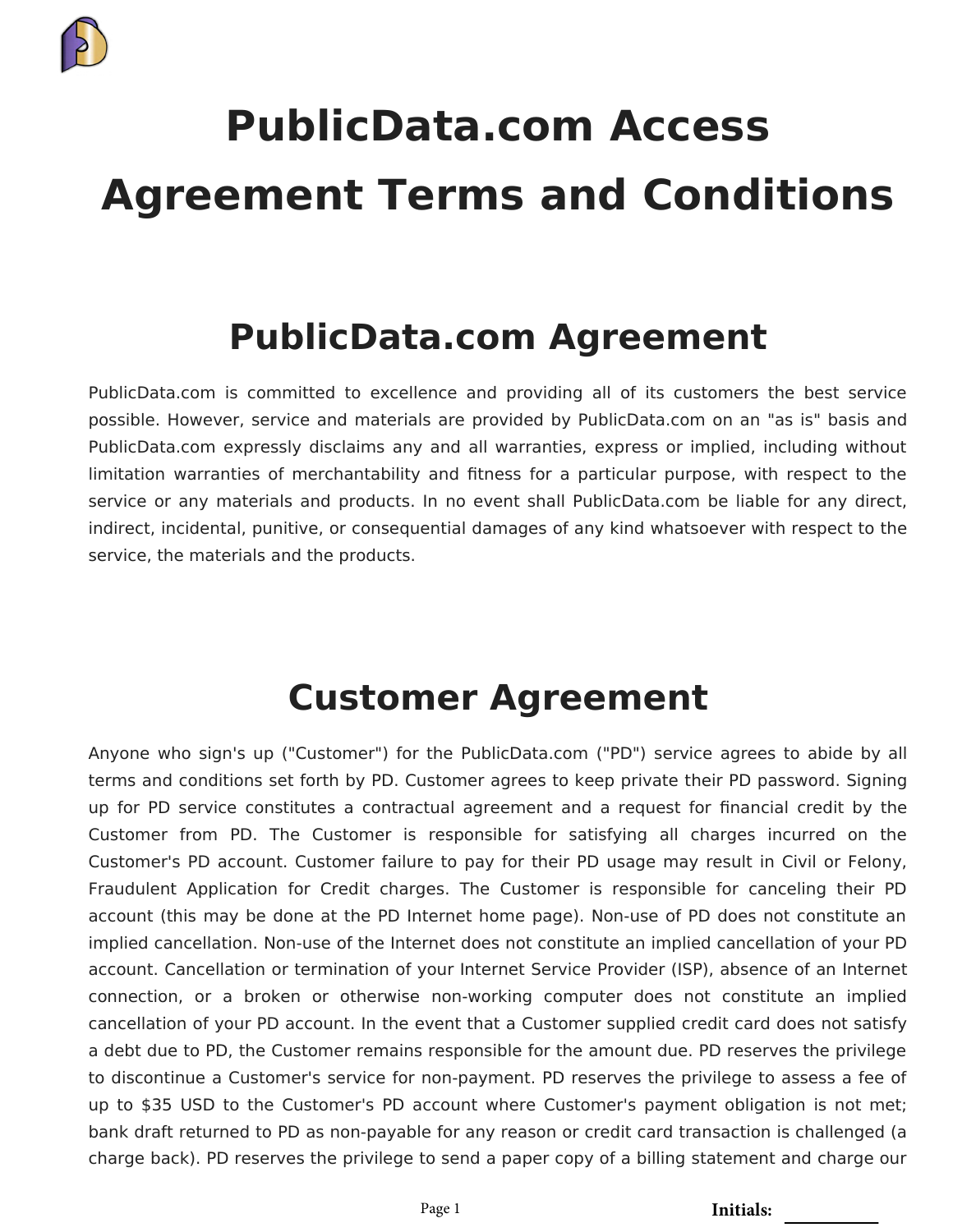normal postal billing fee to any customer whose Credit Card fails to charge properly. PD reserves the privilege to transfer any uncollected debts to a Collection Agency. PD reserves the privilege to cancel any account engaged in data mining, extraction of PD information with any automated device/software, unauthorized access of PD data, or illegal activity. PD reserves the privilege to cancel this agreement at any time.

## **Recurring Invoice and Billing**

All PublicData.com accounts are automatically, or recurrently, invoiced and billed either monthly or annually -- depending on the usage plan. Some accounts that have made prior arrangements with PublicData.com will be automatically invoiced when the search limits for their usage plan is reached. To terminate the automatic recurring billing process, simply click the '[Cancel Your](https://login.publicdata.com/cancel.html) Account' link located in the Account Services tab and follow the instructions. Canceling the PublicData.com account online provides immediate peace of mind and indisputable proof of the cancellation; alternately, you may call Customer Service or eMail your cancellation request. Please note that PublicData.com will always acknowledge your cancellation request with an eMail confirmation back to you.

# **General Restrictions and Notifications**

All databases available at PD are acquired directly or indirectly from government agencies or other such subdivisions under various provisions of Freedom of Information and Public Access Laws. Some information has restrictions on its use and it is your responsibility to be informed about such restrictions. Usually, conducting research for your own or your business' use is regarded as acceptable but you should always check laws to verify for yourself. Most States in the United States require that you or your company be a licensed Investigator in order to collect or search for information on behalf of a client or anyone paying for such services. Utilizing PublicData.com constitutes an agreement to mediate any disputes with PublicData.com in Dallas County Texas USA.

PublicData.com is not a consumer reporting agency and data provided by PublicData.com does not constitute a consumer report as that term is defined in the Fair Credit Reporting Act (FCRA), 15 U.S.C.A. sec 1681 et seq. Before using any data obtained from any source as a factor in establishing a consumer's eligibility for credit, insurance or employment you should consult with your attorney for uses that might be covered by FCRA.

PublicData.com is merely a conduit for public records and is NOT the ultimate custodian of any